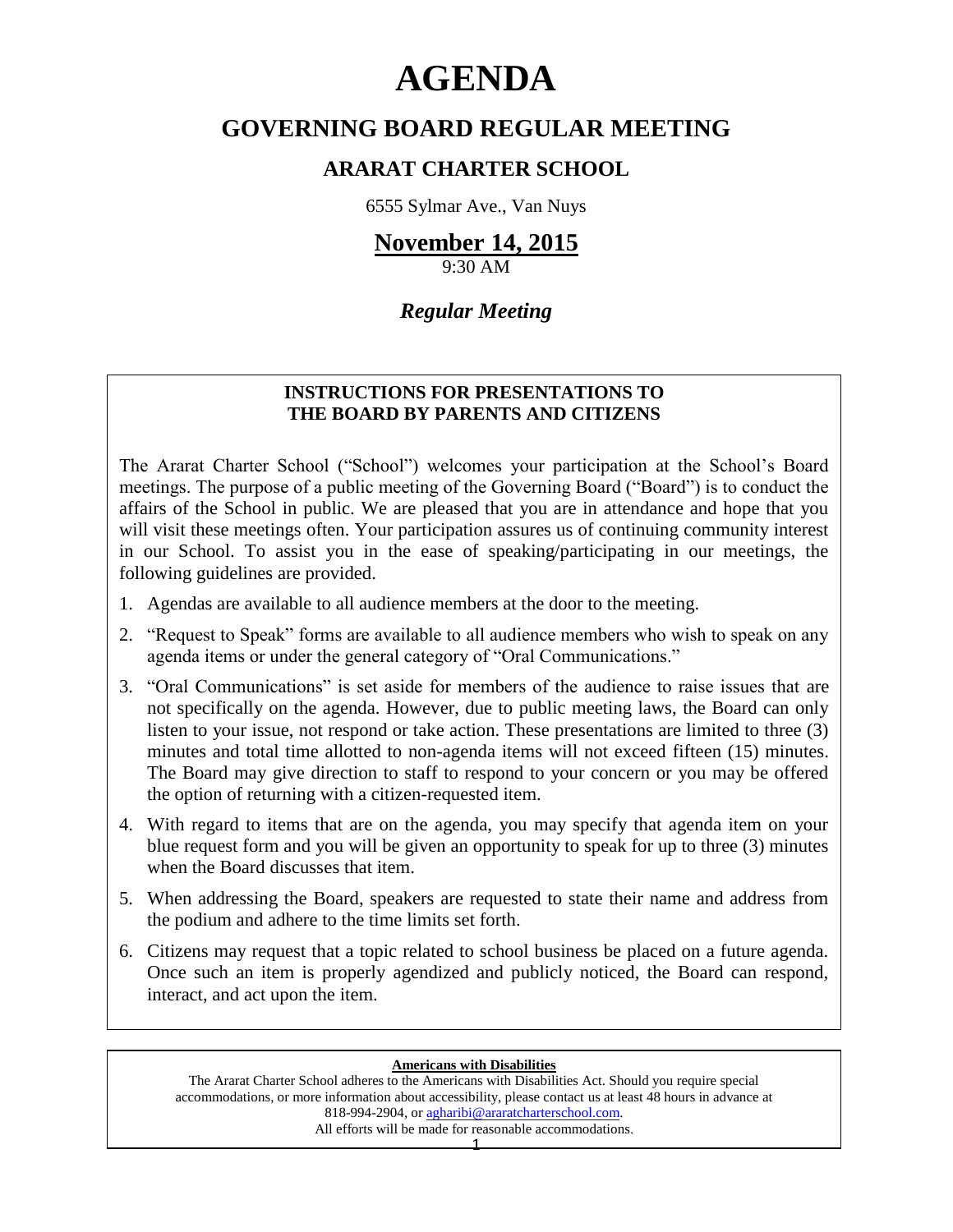#### **I. OPEN SESSION**

#### **A. CALL TO ORDER:**

Meeting was called to order by Board Secretary, Dr. Silva Karayan at \_\_\_\_ am.

#### **B. ROLL CALL**

| муда спан            |         |        |
|----------------------|---------|--------|
|                      | Present | Absent |
| Shakeh Avakian       |         |        |
| Marlena Gonzalez     |         |        |
| Lorena Gonzalez      |         |        |
| John Henderson       |         |        |
| Sylva Karayan        |         |        |
| Berjouhi Koukeyan    |         |        |
| Hermine Mahseredjian |         |        |
| Aret Oz              |         |        |
| Mayra Perez          |         |        |
|                      |         |        |

#### **C. APPROVAL OF MINUTES OF BOARD MEETING OF SEPTEMBER 19, 2015**

Moved by: Seconded by: Vote:

#### **II. COMMUNICATIONS**

#### **A. ORAL COMMUNICATIONS:**

*Non-agenda items: no individual presentation shall be for more than three (3) minutes and the total time for this purpose shall not exceed fifteen (15) minutes. Ordinarily, Board members will not respond to presentations and no action can be taken. However, the Board may give direction to staff following a presentation.*

#### **B. FOR INFORMATION: CHAIRPERSON'S REPORT**. (Attachment)

- **1. Update Regarding the Leasing/Purchasing and Financing a Facility**
- **2. Update on WASC Accreditation**
- **3. Annual Board Re-Organization**
- **4. Update on the Diversity plan**

#### **C. FOR INFORMATION: PRINCIPAL'S REPORT.** (Attachment)

*This is a presentation of information that has occurred since the previous Board meeting. (Per attached report)*

- **1. Update on Calendar of Events**
- **2. Update on School Activities**
- **3. Update on Audits, Review, & Mandated Reporting**
- **4. Update on Facilities**

#### **D. FOR INFORMATION: FINANCIAL REPORT**

*This is an update from what has transpired since the last board meeting.*

- **1. Budget to Date Update.** Budget to date update and report from Edtec
- **2. Budget implications on special education option**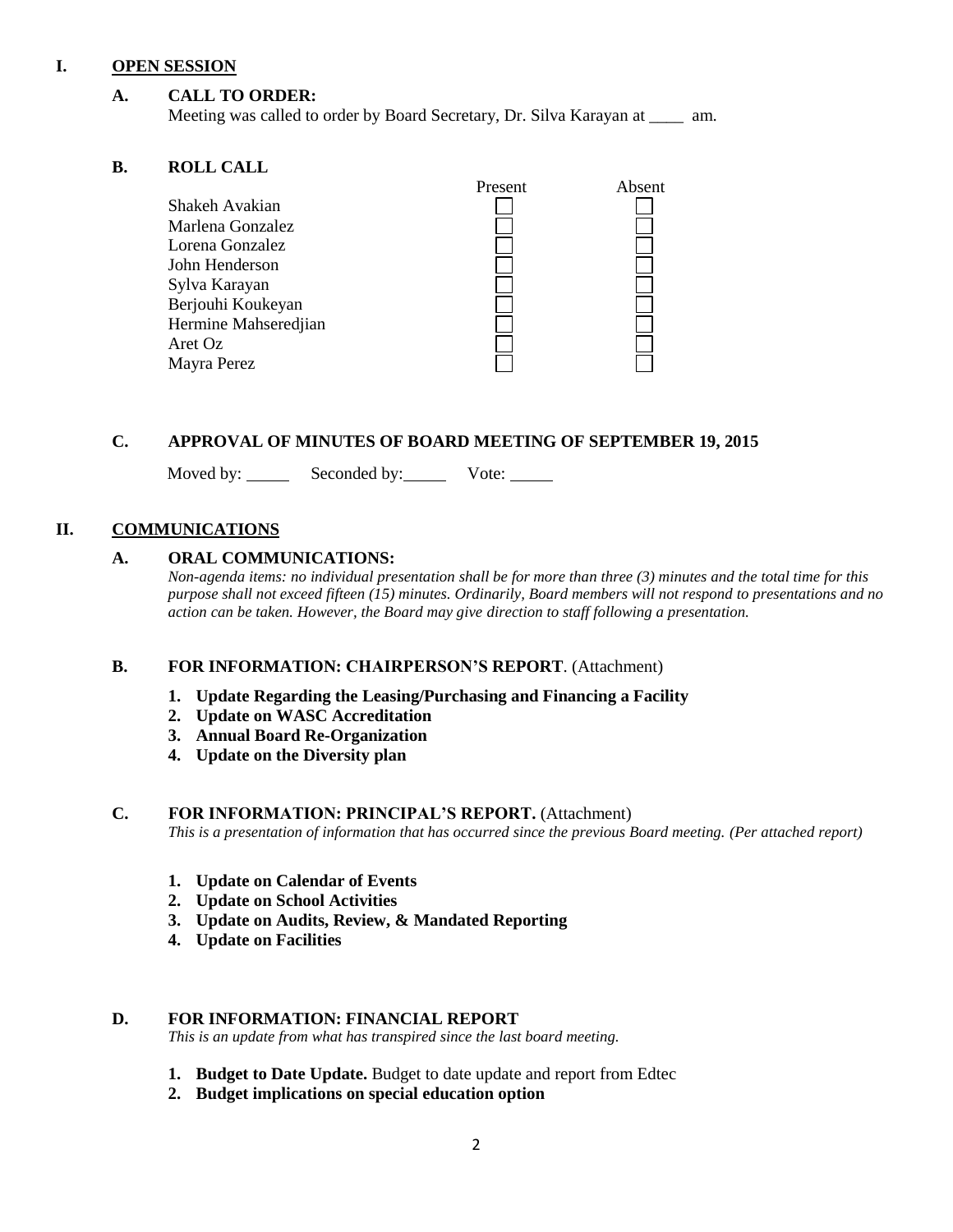#### **III. CONSENT AGENDA ITEMS**

*All matters listed under the consent agenda are considered by the Board to be routine and will be approved/enacted by the Board in one motion in the form listed below. Unless specifically requested by a Board member for further discussion or removed from the agenda, there will be no discussion of these items prior to the Board votes on them. The Principal recommends approval of all consent agenda items.*

#### **Approval of Consent Agenda**

Motion by: Seconded by: Vote:

#### **IV. ACTION ITEMS**

#### **A. Approval is Requested for Title III Local Educational Agency budget plan in the amount of \$20,819**

## **Recommend approval**

 Motion by: Seconded by: Vote:

### **V. INFORMATION ITEMS**/**POSSIBLE ACTION:**

- **A. Update on Schools Share of Co-Location Computer Lab Intrusion Alarm Installation for \$1300**
- **B. Update on Paychex Software Cost for Tracking Staff Sick Days and Vacation Days Electronically**
- **C. Update on Breakfast in the Classroom at ACS2 (Erwin Campus)**
- **D. Options for Special Education 2016-2017**
- **E. Review of 2015-2016 Educator Cost Effectiveness Expenditure Plan**
- **F. IPADS vs. Chromebooks**
- **G. Update on the Possibility of Purchasing 12 Two-Way Radios**
- **H. Association Update**

#### **VI. CLOSED SESSION**

*Adjourned to Closed Session at\_\_\_\_\_\_\_\_\_\_\_\_ to consider and/or take action upon any of the following items:*

**Public Employee Employment (G.C. 54957)**

Title:

- **Certificated Personnel Update-Kindergarten, Long Term Sub-Jan -June**
- **Certificated/Management Update**
- **Board Re-organization update**

## **VII. PUBLIC SESSION – REPORT OUT OF CLOSED SESSION**

The Governing Board will report out any action taken in closed session, if any.

The meeting was reconvened to open session at \_\_\_\_\_\_.